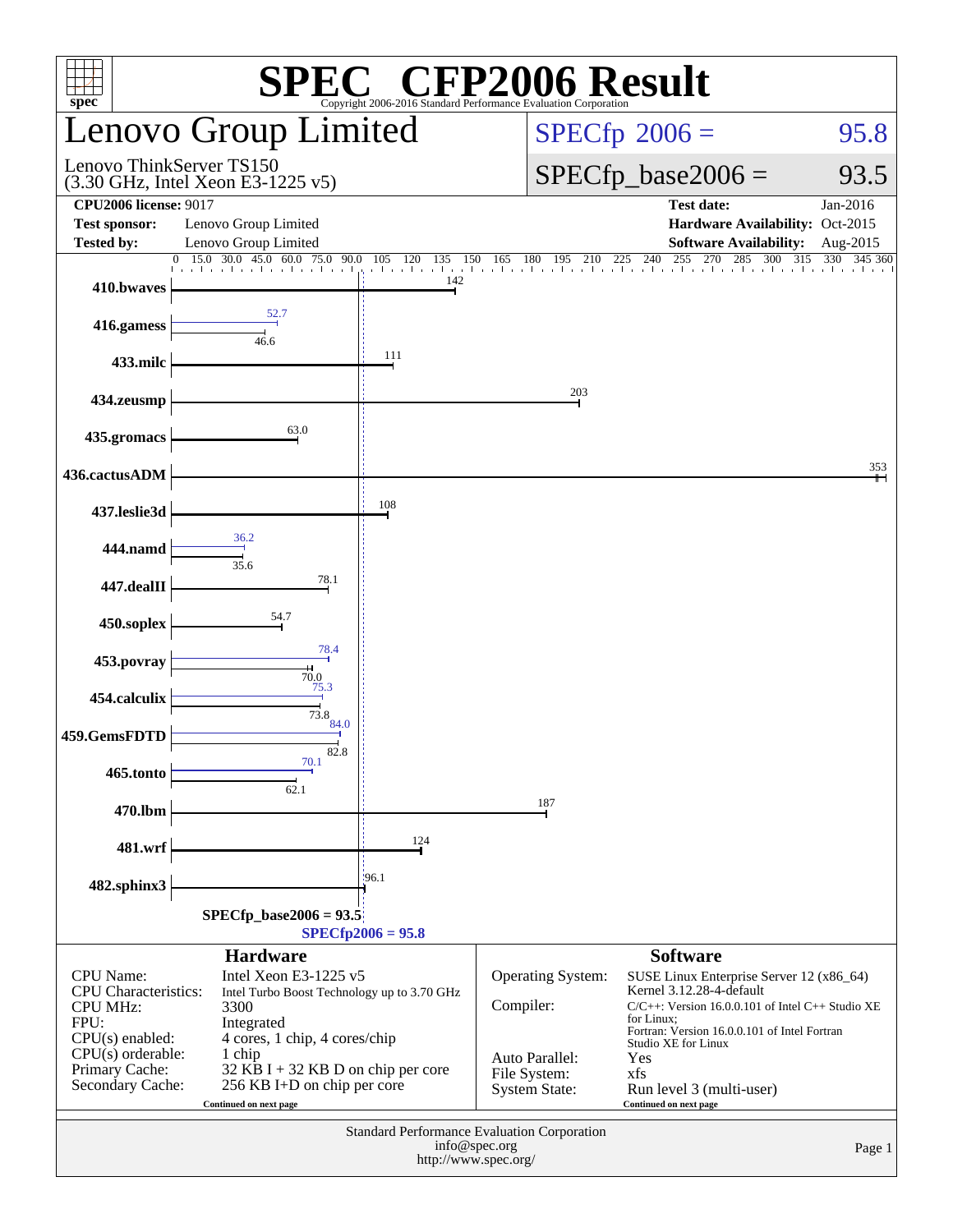

## enovo Group Limited

#### $SPECTp2006 =$  95.8

#### (3.30 GHz, Intel Xeon E3-1225 v5) Lenovo ThinkServer TS150

 $SPECfp\_base2006 = 93.5$ 

#### **[CPU2006 license:](http://www.spec.org/auto/cpu2006/Docs/result-fields.html#CPU2006license)** 9017 **[Test date:](http://www.spec.org/auto/cpu2006/Docs/result-fields.html#Testdate)** Jan-2016 **[Test sponsor:](http://www.spec.org/auto/cpu2006/Docs/result-fields.html#Testsponsor)** Lenovo Group Limited **[Hardware Availability:](http://www.spec.org/auto/cpu2006/Docs/result-fields.html#HardwareAvailability)** Oct-2015 **[Tested by:](http://www.spec.org/auto/cpu2006/Docs/result-fields.html#Testedby)** Lenovo Group Limited **[Software Availability:](http://www.spec.org/auto/cpu2006/Docs/result-fields.html#SoftwareAvailability)** Aug-2015 [L3 Cache:](http://www.spec.org/auto/cpu2006/Docs/result-fields.html#L3Cache) 8 MB I+D on chip per chip<br>Other Cache: None [Other Cache:](http://www.spec.org/auto/cpu2006/Docs/result-fields.html#OtherCache) [Memory:](http://www.spec.org/auto/cpu2006/Docs/result-fields.html#Memory) 32 GB (4 x 8 GB 2Rx8 PC4-2133P-U) [Disk Subsystem:](http://www.spec.org/auto/cpu2006/Docs/result-fields.html#DiskSubsystem) 1 x 800 GB SATA SSD [Other Hardware:](http://www.spec.org/auto/cpu2006/Docs/result-fields.html#OtherHardware) None [Base Pointers:](http://www.spec.org/auto/cpu2006/Docs/result-fields.html#BasePointers) 64-bit<br>Peak Pointers: 32/64-bit [Peak Pointers:](http://www.spec.org/auto/cpu2006/Docs/result-fields.html#PeakPointers) [Other Software:](http://www.spec.org/auto/cpu2006/Docs/result-fields.html#OtherSoftware) None

| <b>Results Table</b>   |                                                                                                          |       |                |       |                |             |                |              |                |              |                |              |
|------------------------|----------------------------------------------------------------------------------------------------------|-------|----------------|-------|----------------|-------------|----------------|--------------|----------------|--------------|----------------|--------------|
|                        | <b>Base</b>                                                                                              |       |                |       |                | <b>Peak</b> |                |              |                |              |                |              |
| <b>Benchmark</b>       | <b>Seconds</b>                                                                                           | Ratio | <b>Seconds</b> | Ratio | <b>Seconds</b> | Ratio       | <b>Seconds</b> | <b>Ratio</b> | <b>Seconds</b> | <b>Ratio</b> | <b>Seconds</b> | <b>Ratio</b> |
| 410.bwayes             | 95.8                                                                                                     | 142   | 96.2           | 141   | 96.0           | 142         | 95.8           | 142          | 96.2           | 141          | 96.0           | <u>142</u>   |
| $416$ .gamess          | 420                                                                                                      | 46.6  | 420            | 46.6  | 420            | 46.6        | 372            | 52.7         | 372            | 52.7         | 371            | 52.7         |
| $ 433 \text{.}$ milc   | 83.1                                                                                                     | 110   | 83.0           | 111   | 83.0           | 111         | 83.1           | 110          | 83.0           | 111          | 83.0           | 111          |
| 434.zeusmp             | 44.8                                                                                                     | 203   | 44.7           | 203   | 44.7           | 203         | 44.8           | 203          | 44.7           | 203          | 44.7           | 203          |
| $435.$ gromacs         | 113                                                                                                      | 63.1  | 113            | 63.0  | 113            | 63.0        | 113            | 63.1         | 113            | 63.0         | 113            | 63.0         |
| 436.cactusADM          | 33.5                                                                                                     | 357   | 33.9           | 353   | 34.0           | 351         | 33.5           | 357          | 33.9           | 353          | 34.0           | 351          |
| 437.leslie3d           | 87.2                                                                                                     | 108   | 87.1           | 108   | 87.3           | 108         | 87.2           | 108          | 87.1           | 108          | 87.3           | 108          |
| 444.namd               | 225                                                                                                      | 35.6  | 226            | 35.5  | 225            | 35.6        | 221            | 36.3         | 222            | 36.2         | 221            | 36.2         |
| $ 447 \text{.}$ dealII | 147                                                                                                      | 78.0  | 147            | 78.1  | 146            | 78.2        | 147            | 78.0         | 147            | 78.1         | 146            | 78.2         |
| $450$ .soplex          | 152                                                                                                      | 55.0  | 152            | 54.7  | 153            | 54.6        | 152            | 55.0         | 152            | 54.7         | 153            | 54.6         |
| $453$ .povray          | 75.7                                                                                                     | 70.3  | 78.5           | 67.8  | 76.0           | 70.0        | 67.7           | 78.5         | 67.8           | 78.4         | 68.0           | 78.2         |
| $454$ .calculix        | 112                                                                                                      | 73.8  | <b>112</b>     | 73.8  | 112            | 73.8        | 110            | 75.2         | 109            | 75.4         | <b>110</b>     | 75.3         |
| 459.GemsFDTD           | 128                                                                                                      | 82.8  | 128            | 82.8  | 128            | 82.9        | 126            | 84.0         | 126            | 84.0         | 126            | 84.1         |
| $465$ .tonto           | 158                                                                                                      | 62.1  | 158            | 62.1  | 159            | 62.0        | 140            | 70.0         | 140            | 70.1         | <b>140</b>     | 70.1         |
| 470.1bm                | 73.5                                                                                                     | 187   | <u>73.4</u>    | 187   | 73.4           | 187         | 73.5           | 187          | 73.4           | <u>187</u>   | 73.4           | 187          |
| $ 481$ .wrf            | 89.6                                                                                                     | 125   | 90.0           | 124   | 89.8           | 124         | 89.6           | 125          | 90.0           | 124          | 89.8           | <u>124</u>   |
| $482$ .sphinx $3$      | 203                                                                                                      | 96.1  | 202            | 96.4  | 203            | 96.1        | 203            | 96.1         | 202            | 96.4         | 203            | 96.1         |
|                        | Results appear in the order in which they were run. Bold underlined text indicates a median measurement. |       |                |       |                |             |                |              |                |              |                |              |

#### **[Operating System Notes](http://www.spec.org/auto/cpu2006/Docs/result-fields.html#OperatingSystemNotes)**

Stack size set to unlimited using "ulimit -s unlimited"

#### **[Platform Notes](http://www.spec.org/auto/cpu2006/Docs/result-fields.html#PlatformNotes)**

BIOS configuration: EIST Support set to Enabled C1E Support set to Enable C State Support set to Enabled Turbo Mode set to Enable Sysinfo program /home/cpu2006-1.2-ic16.0/config/sysinfo.rev6914 \$Rev: 6914 \$ \$Date:: 2014-06-25 #\$ e3fbb8667b5a285932ceab81e28219e1 running on TS150 Mon Jan 4 09:46:30 2016

 This section contains SUT (System Under Test) info as seen by Continued on next page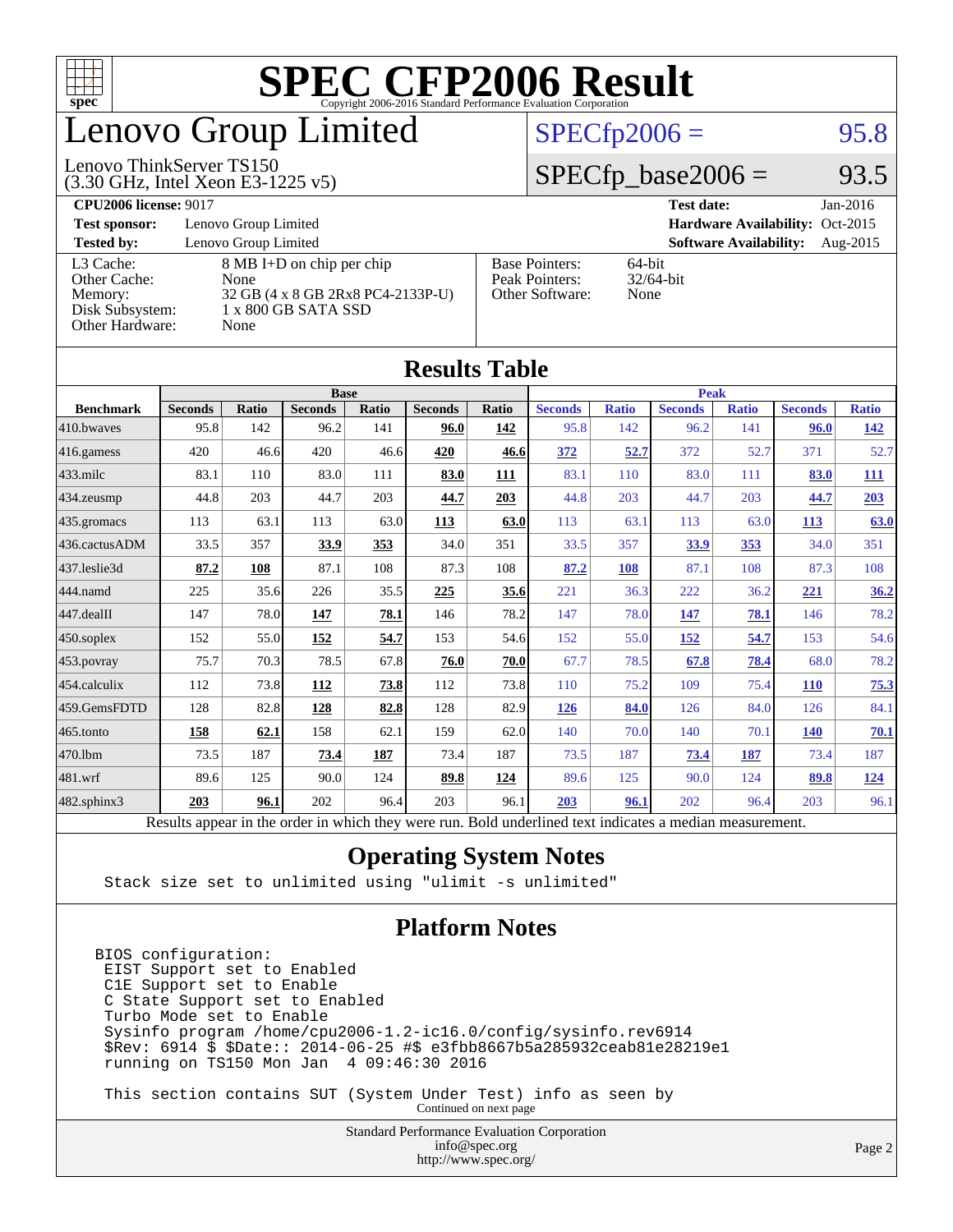

Lenovo Group Limited

 $SPECTp2006 =$  95.8

(3.30 GHz, Intel Xeon E3-1225 v5) Lenovo ThinkServer TS150

 $SPECTp\_base2006 = 93.5$ 

**[Test sponsor:](http://www.spec.org/auto/cpu2006/Docs/result-fields.html#Testsponsor)** Lenovo Group Limited **[Hardware Availability:](http://www.spec.org/auto/cpu2006/Docs/result-fields.html#HardwareAvailability)** Oct-2015

**[CPU2006 license:](http://www.spec.org/auto/cpu2006/Docs/result-fields.html#CPU2006license)** 9017 **[Test date:](http://www.spec.org/auto/cpu2006/Docs/result-fields.html#Testdate)** Jan-2016 **[Tested by:](http://www.spec.org/auto/cpu2006/Docs/result-fields.html#Testedby)** Lenovo Group Limited **[Software Availability:](http://www.spec.org/auto/cpu2006/Docs/result-fields.html#SoftwareAvailability)** Aug-2015

#### **[Platform Notes \(Continued\)](http://www.spec.org/auto/cpu2006/Docs/result-fields.html#PlatformNotes)**

Standard Performance Evaluation Corporation [info@spec.org](mailto:info@spec.org) <http://www.spec.org/> Page 3 some common utilities. To remove or add to this section, see: <http://www.spec.org/cpu2006/Docs/config.html#sysinfo> From /proc/cpuinfo model name:  $Intel(R)$  Xeon $(R)$  CPU E3-1225 v5 @ 3.30GHz 1 "physical id"s (chips) 4 "processors" cores, siblings (Caution: counting these is hw and system dependent. The following excerpts from /proc/cpuinfo might not be reliable. Use with caution.) cpu cores : 4 siblings : 4 physical 0: cores 0 1 2 3 cache size : 8192 KB From /proc/meminfo<br>MemTotal: 32933544 kB HugePages\_Total: 0<br>Hugepagesize: 2048 kB Hugepagesize: From /etc/\*release\* /etc/\*version\* SuSE-release: SUSE Linux Enterprise Server 12 (x86\_64) VERSION = 12 PATCHLEVEL = 0 # This file is deprecated and will be removed in a future service pack or release. # Please check /etc/os-release for details about this release. os-release: NAME="SLES" VERSION="12" VERSION\_ID="12" PRETTY\_NAME="SUSE Linux Enterprise Server 12" ID="sles" ANSI\_COLOR="0;32" CPE\_NAME="cpe:/o:suse:sles:12" uname -a: Linux TS150 3.12.28-4-default #1 SMP Thu Sep 25 17:02:34 UTC 2014 (9879bd4) x86\_64 x86\_64 x86\_64 GNU/Linux run-level 3 Jan 4 05:01 SPEC is set to: /home/cpu2006-1.2-ic16.0 Filesystem Type Size Used Avail Use% Mounted on<br>
/dev/sda3 xfs 693G 27G 667G 4% /home /dev/sda3 xfs 693G 27G 667G 4% /home Additional information from dmidecode: Warning: Use caution when you interpret this section. The 'dmidecode' program reads system data which is "intended to allow hardware to be accurately determined", but the intent may not be met, as there are frequent changes to hardware, firmware, and the "DMTF SMBIOS" standard.<br>Continued on next page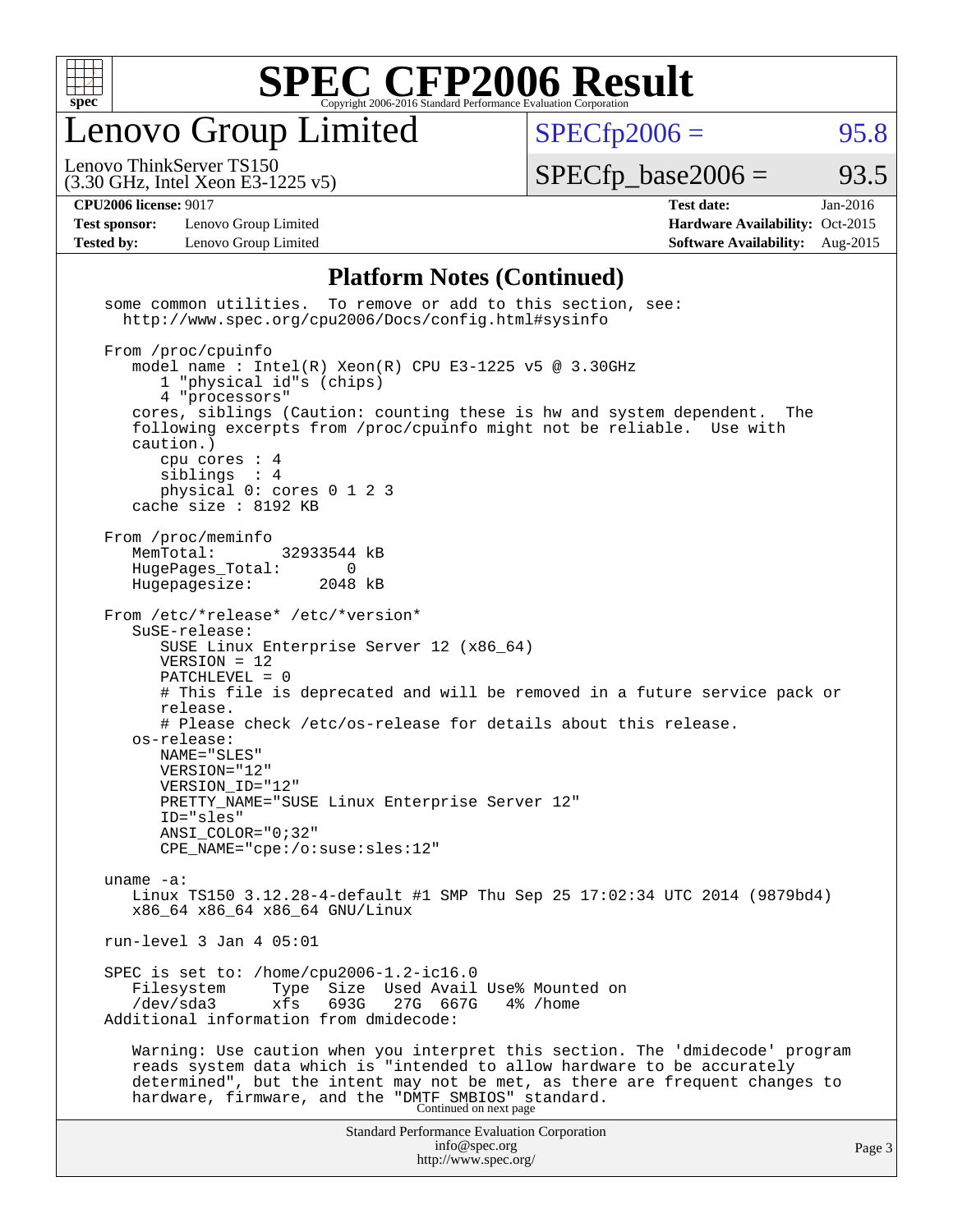

## enovo Group Limited

 $SPECTp2006 =$  95.8

(3.30 GHz, Intel Xeon E3-1225 v5) Lenovo ThinkServer TS150

**[Test sponsor:](http://www.spec.org/auto/cpu2006/Docs/result-fields.html#Testsponsor)** Lenovo Group Limited **[Hardware Availability:](http://www.spec.org/auto/cpu2006/Docs/result-fields.html#HardwareAvailability)** Oct-2015 **[Tested by:](http://www.spec.org/auto/cpu2006/Docs/result-fields.html#Testedby)** Lenovo Group Limited **[Software Availability:](http://www.spec.org/auto/cpu2006/Docs/result-fields.html#SoftwareAvailability)** Aug-2015

 $SPECfp\_base2006 = 93.5$ **[CPU2006 license:](http://www.spec.org/auto/cpu2006/Docs/result-fields.html#CPU2006license)** 9017 **[Test date:](http://www.spec.org/auto/cpu2006/Docs/result-fields.html#Testdate)** Jan-2016

#### **[Platform Notes \(Continued\)](http://www.spec.org/auto/cpu2006/Docs/result-fields.html#PlatformNotes)**

 BIOS LENOVO FWKT32A 12/25/2015 Memory: 4x Samsung M378A1G43DB0-CPB 8 GB 2 rank 2133 MHz

(End of data from sysinfo program)

#### **[General Notes](http://www.spec.org/auto/cpu2006/Docs/result-fields.html#GeneralNotes)**

Environment variables set by runspec before the start of the run: KMP\_AFFINITY = "granularity=fine,compact,1,0" LD\_LIBRARY\_PATH = "/home/cpu2006-1.2-ic16.0/libs/32:/home/cpu2006-1.2-ic16.0/libs/64:/home/cpu2006-1.2-ic16.0/sh" OMP\_NUM\_THREADS = "4"

 Binaries compiled on a system with 1x Intel Core i5-4670K CPU + 32GB memory using RedHat EL 7.1 Transparent Huge Pages enabled with: echo always > /sys/kernel/mm/transparent\_hugepage/enabled

#### **[Base Compiler Invocation](http://www.spec.org/auto/cpu2006/Docs/result-fields.html#BaseCompilerInvocation)**

[C benchmarks](http://www.spec.org/auto/cpu2006/Docs/result-fields.html#Cbenchmarks):  $\frac{1}{2}$  cc  $-$  m64

[C++ benchmarks:](http://www.spec.org/auto/cpu2006/Docs/result-fields.html#CXXbenchmarks) [icpc -m64](http://www.spec.org/cpu2006/results/res2016q1/cpu2006-20160125-38869.flags.html#user_CXXbase_intel_icpc_64bit_bedb90c1146cab66620883ef4f41a67e)

[Fortran benchmarks](http://www.spec.org/auto/cpu2006/Docs/result-fields.html#Fortranbenchmarks): [ifort -m64](http://www.spec.org/cpu2006/results/res2016q1/cpu2006-20160125-38869.flags.html#user_FCbase_intel_ifort_64bit_ee9d0fb25645d0210d97eb0527dcc06e)

[Benchmarks using both Fortran and C](http://www.spec.org/auto/cpu2006/Docs/result-fields.html#BenchmarksusingbothFortranandC): [icc -m64](http://www.spec.org/cpu2006/results/res2016q1/cpu2006-20160125-38869.flags.html#user_CC_FCbase_intel_icc_64bit_0b7121f5ab7cfabee23d88897260401c) [ifort -m64](http://www.spec.org/cpu2006/results/res2016q1/cpu2006-20160125-38869.flags.html#user_CC_FCbase_intel_ifort_64bit_ee9d0fb25645d0210d97eb0527dcc06e)

#### **[Base Portability Flags](http://www.spec.org/auto/cpu2006/Docs/result-fields.html#BasePortabilityFlags)**

| 410.bwaves: - DSPEC CPU LP64                 |  |
|----------------------------------------------|--|
| 416.gamess: -DSPEC_CPU_LP64                  |  |
| 433.milc: - DSPEC_CPU LP64                   |  |
| 434.zeusmp: -DSPEC_CPU_LP64                  |  |
| 435.gromacs: -DSPEC_CPU_LP64 -nofor_main     |  |
| 436.cactusADM: - DSPEC CPU LP64 - nofor main |  |
| 437.leslie3d: -DSPEC CPU LP64                |  |
| 444.namd: - DSPEC_CPU_LP64                   |  |
| 447.dealII: -DSPEC CPU LP64                  |  |
| 450.soplex: -DSPEC_CPU_LP64                  |  |
| 453.povray: -DSPEC CPU LP64                  |  |

Continued on next page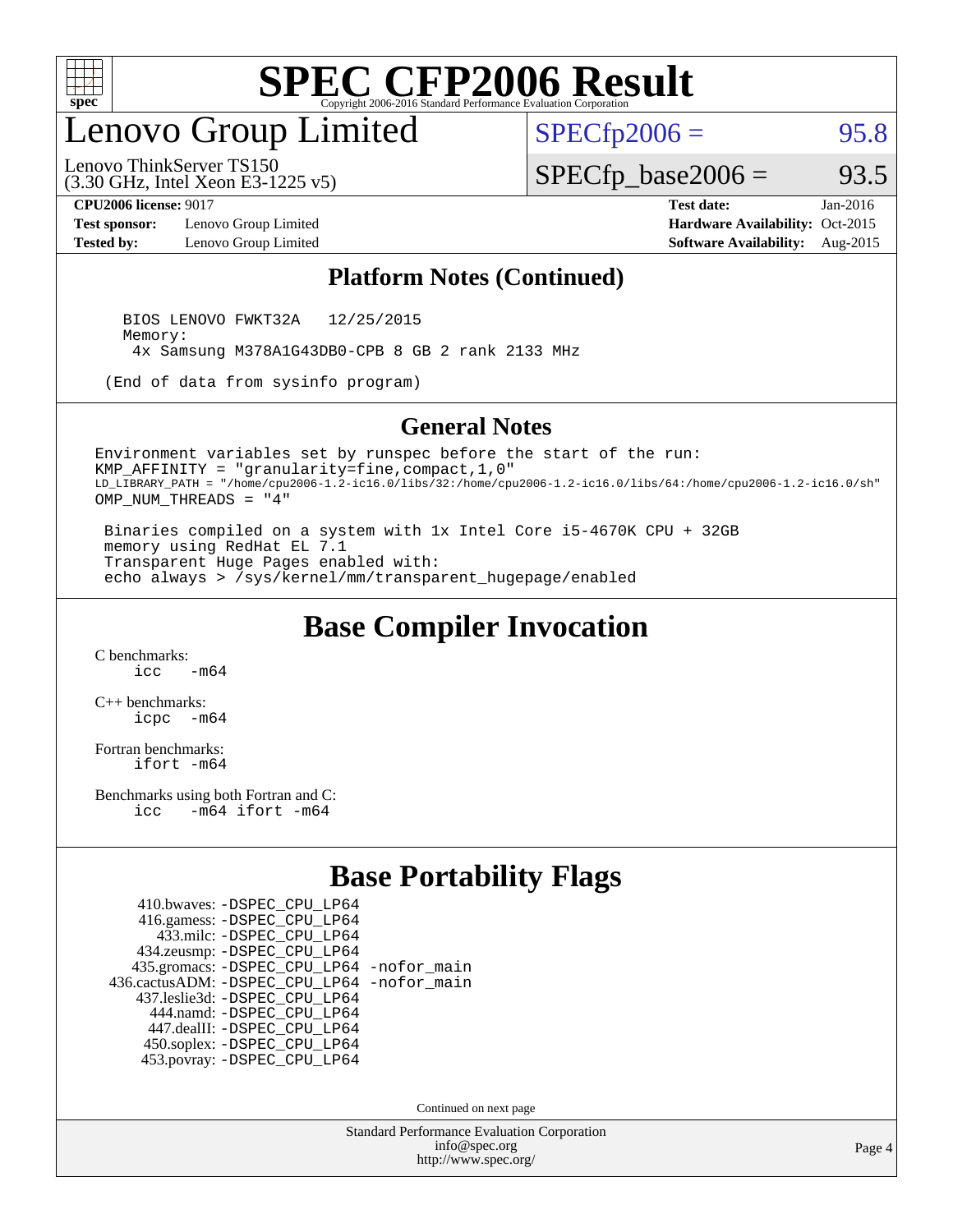

enovo Group Limited

Lenovo ThinkServer TS150

 $SPECTp2006 =$  95.8

 $SPECTp\_base2006 = 93.5$ 

**[Test sponsor:](http://www.spec.org/auto/cpu2006/Docs/result-fields.html#Testsponsor)** Lenovo Group Limited **[Hardware Availability:](http://www.spec.org/auto/cpu2006/Docs/result-fields.html#HardwareAvailability)** Oct-2015

(3.30 GHz, Intel Xeon E3-1225 v5)

**[CPU2006 license:](http://www.spec.org/auto/cpu2006/Docs/result-fields.html#CPU2006license)** 9017 **[Test date:](http://www.spec.org/auto/cpu2006/Docs/result-fields.html#Testdate)** Jan-2016 **[Tested by:](http://www.spec.org/auto/cpu2006/Docs/result-fields.html#Testedby)** Lenovo Group Limited **[Software Availability:](http://www.spec.org/auto/cpu2006/Docs/result-fields.html#SoftwareAvailability)** Aug-2015

#### **[Base Portability Flags \(Continued\)](http://www.spec.org/auto/cpu2006/Docs/result-fields.html#BasePortabilityFlags)**

 454.calculix: [-DSPEC\\_CPU\\_LP64](http://www.spec.org/cpu2006/results/res2016q1/cpu2006-20160125-38869.flags.html#suite_basePORTABILITY454_calculix_DSPEC_CPU_LP64) [-nofor\\_main](http://www.spec.org/cpu2006/results/res2016q1/cpu2006-20160125-38869.flags.html#user_baseLDPORTABILITY454_calculix_f-nofor_main) 459.GemsFDTD: [-DSPEC\\_CPU\\_LP64](http://www.spec.org/cpu2006/results/res2016q1/cpu2006-20160125-38869.flags.html#suite_basePORTABILITY459_GemsFDTD_DSPEC_CPU_LP64) 465.tonto: [-DSPEC\\_CPU\\_LP64](http://www.spec.org/cpu2006/results/res2016q1/cpu2006-20160125-38869.flags.html#suite_basePORTABILITY465_tonto_DSPEC_CPU_LP64) 470.lbm: [-DSPEC\\_CPU\\_LP64](http://www.spec.org/cpu2006/results/res2016q1/cpu2006-20160125-38869.flags.html#suite_basePORTABILITY470_lbm_DSPEC_CPU_LP64) 481.wrf: [-DSPEC\\_CPU\\_LP64](http://www.spec.org/cpu2006/results/res2016q1/cpu2006-20160125-38869.flags.html#suite_basePORTABILITY481_wrf_DSPEC_CPU_LP64) [-DSPEC\\_CPU\\_CASE\\_FLAG](http://www.spec.org/cpu2006/results/res2016q1/cpu2006-20160125-38869.flags.html#b481.wrf_baseCPORTABILITY_DSPEC_CPU_CASE_FLAG) [-DSPEC\\_CPU\\_LINUX](http://www.spec.org/cpu2006/results/res2016q1/cpu2006-20160125-38869.flags.html#b481.wrf_baseCPORTABILITY_DSPEC_CPU_LINUX) 482.sphinx3: [-DSPEC\\_CPU\\_LP64](http://www.spec.org/cpu2006/results/res2016q1/cpu2006-20160125-38869.flags.html#suite_basePORTABILITY482_sphinx3_DSPEC_CPU_LP64)

## **[Base Optimization Flags](http://www.spec.org/auto/cpu2006/Docs/result-fields.html#BaseOptimizationFlags)**

[C benchmarks](http://www.spec.org/auto/cpu2006/Docs/result-fields.html#Cbenchmarks):

[-xCORE-AVX2](http://www.spec.org/cpu2006/results/res2016q1/cpu2006-20160125-38869.flags.html#user_CCbase_f-xAVX2_5f5fc0cbe2c9f62c816d3e45806c70d7) [-ipo](http://www.spec.org/cpu2006/results/res2016q1/cpu2006-20160125-38869.flags.html#user_CCbase_f-ipo) [-O3](http://www.spec.org/cpu2006/results/res2016q1/cpu2006-20160125-38869.flags.html#user_CCbase_f-O3) [-no-prec-div](http://www.spec.org/cpu2006/results/res2016q1/cpu2006-20160125-38869.flags.html#user_CCbase_f-no-prec-div) [-parallel](http://www.spec.org/cpu2006/results/res2016q1/cpu2006-20160125-38869.flags.html#user_CCbase_f-parallel) [-opt-prefetch](http://www.spec.org/cpu2006/results/res2016q1/cpu2006-20160125-38869.flags.html#user_CCbase_f-opt-prefetch) [-ansi-alias](http://www.spec.org/cpu2006/results/res2016q1/cpu2006-20160125-38869.flags.html#user_CCbase_f-ansi-alias)

[C++ benchmarks:](http://www.spec.org/auto/cpu2006/Docs/result-fields.html#CXXbenchmarks) [-xCORE-AVX2](http://www.spec.org/cpu2006/results/res2016q1/cpu2006-20160125-38869.flags.html#user_CXXbase_f-xAVX2_5f5fc0cbe2c9f62c816d3e45806c70d7) [-ipo](http://www.spec.org/cpu2006/results/res2016q1/cpu2006-20160125-38869.flags.html#user_CXXbase_f-ipo) [-O3](http://www.spec.org/cpu2006/results/res2016q1/cpu2006-20160125-38869.flags.html#user_CXXbase_f-O3) [-no-prec-div](http://www.spec.org/cpu2006/results/res2016q1/cpu2006-20160125-38869.flags.html#user_CXXbase_f-no-prec-div) [-opt-prefetch](http://www.spec.org/cpu2006/results/res2016q1/cpu2006-20160125-38869.flags.html#user_CXXbase_f-opt-prefetch) [-ansi-alias](http://www.spec.org/cpu2006/results/res2016q1/cpu2006-20160125-38869.flags.html#user_CXXbase_f-ansi-alias)

[Fortran benchmarks](http://www.spec.org/auto/cpu2006/Docs/result-fields.html#Fortranbenchmarks): [-xCORE-AVX2](http://www.spec.org/cpu2006/results/res2016q1/cpu2006-20160125-38869.flags.html#user_FCbase_f-xAVX2_5f5fc0cbe2c9f62c816d3e45806c70d7) [-ipo](http://www.spec.org/cpu2006/results/res2016q1/cpu2006-20160125-38869.flags.html#user_FCbase_f-ipo) [-O3](http://www.spec.org/cpu2006/results/res2016q1/cpu2006-20160125-38869.flags.html#user_FCbase_f-O3) [-no-prec-div](http://www.spec.org/cpu2006/results/res2016q1/cpu2006-20160125-38869.flags.html#user_FCbase_f-no-prec-div) [-parallel](http://www.spec.org/cpu2006/results/res2016q1/cpu2006-20160125-38869.flags.html#user_FCbase_f-parallel) [-opt-prefetch](http://www.spec.org/cpu2006/results/res2016q1/cpu2006-20160125-38869.flags.html#user_FCbase_f-opt-prefetch)

[Benchmarks using both Fortran and C](http://www.spec.org/auto/cpu2006/Docs/result-fields.html#BenchmarksusingbothFortranandC): [-xCORE-AVX2](http://www.spec.org/cpu2006/results/res2016q1/cpu2006-20160125-38869.flags.html#user_CC_FCbase_f-xAVX2_5f5fc0cbe2c9f62c816d3e45806c70d7) [-ipo](http://www.spec.org/cpu2006/results/res2016q1/cpu2006-20160125-38869.flags.html#user_CC_FCbase_f-ipo) [-O3](http://www.spec.org/cpu2006/results/res2016q1/cpu2006-20160125-38869.flags.html#user_CC_FCbase_f-O3) [-no-prec-div](http://www.spec.org/cpu2006/results/res2016q1/cpu2006-20160125-38869.flags.html#user_CC_FCbase_f-no-prec-div) [-parallel](http://www.spec.org/cpu2006/results/res2016q1/cpu2006-20160125-38869.flags.html#user_CC_FCbase_f-parallel) [-opt-prefetch](http://www.spec.org/cpu2006/results/res2016q1/cpu2006-20160125-38869.flags.html#user_CC_FCbase_f-opt-prefetch) [-ansi-alias](http://www.spec.org/cpu2006/results/res2016q1/cpu2006-20160125-38869.flags.html#user_CC_FCbase_f-ansi-alias)

#### **[Peak Compiler Invocation](http://www.spec.org/auto/cpu2006/Docs/result-fields.html#PeakCompilerInvocation)**

 $C$  benchmarks:<br>icc  $-m64$ 

[C++ benchmarks:](http://www.spec.org/auto/cpu2006/Docs/result-fields.html#CXXbenchmarks) [icpc -m64](http://www.spec.org/cpu2006/results/res2016q1/cpu2006-20160125-38869.flags.html#user_CXXpeak_intel_icpc_64bit_bedb90c1146cab66620883ef4f41a67e)

[Fortran benchmarks](http://www.spec.org/auto/cpu2006/Docs/result-fields.html#Fortranbenchmarks): [ifort -m64](http://www.spec.org/cpu2006/results/res2016q1/cpu2006-20160125-38869.flags.html#user_FCpeak_intel_ifort_64bit_ee9d0fb25645d0210d97eb0527dcc06e)

[Benchmarks using both Fortran and C](http://www.spec.org/auto/cpu2006/Docs/result-fields.html#BenchmarksusingbothFortranandC): [icc -m64](http://www.spec.org/cpu2006/results/res2016q1/cpu2006-20160125-38869.flags.html#user_CC_FCpeak_intel_icc_64bit_0b7121f5ab7cfabee23d88897260401c) [ifort -m64](http://www.spec.org/cpu2006/results/res2016q1/cpu2006-20160125-38869.flags.html#user_CC_FCpeak_intel_ifort_64bit_ee9d0fb25645d0210d97eb0527dcc06e)

### **[Peak Portability Flags](http://www.spec.org/auto/cpu2006/Docs/result-fields.html#PeakPortabilityFlags)**

Same as Base Portability Flags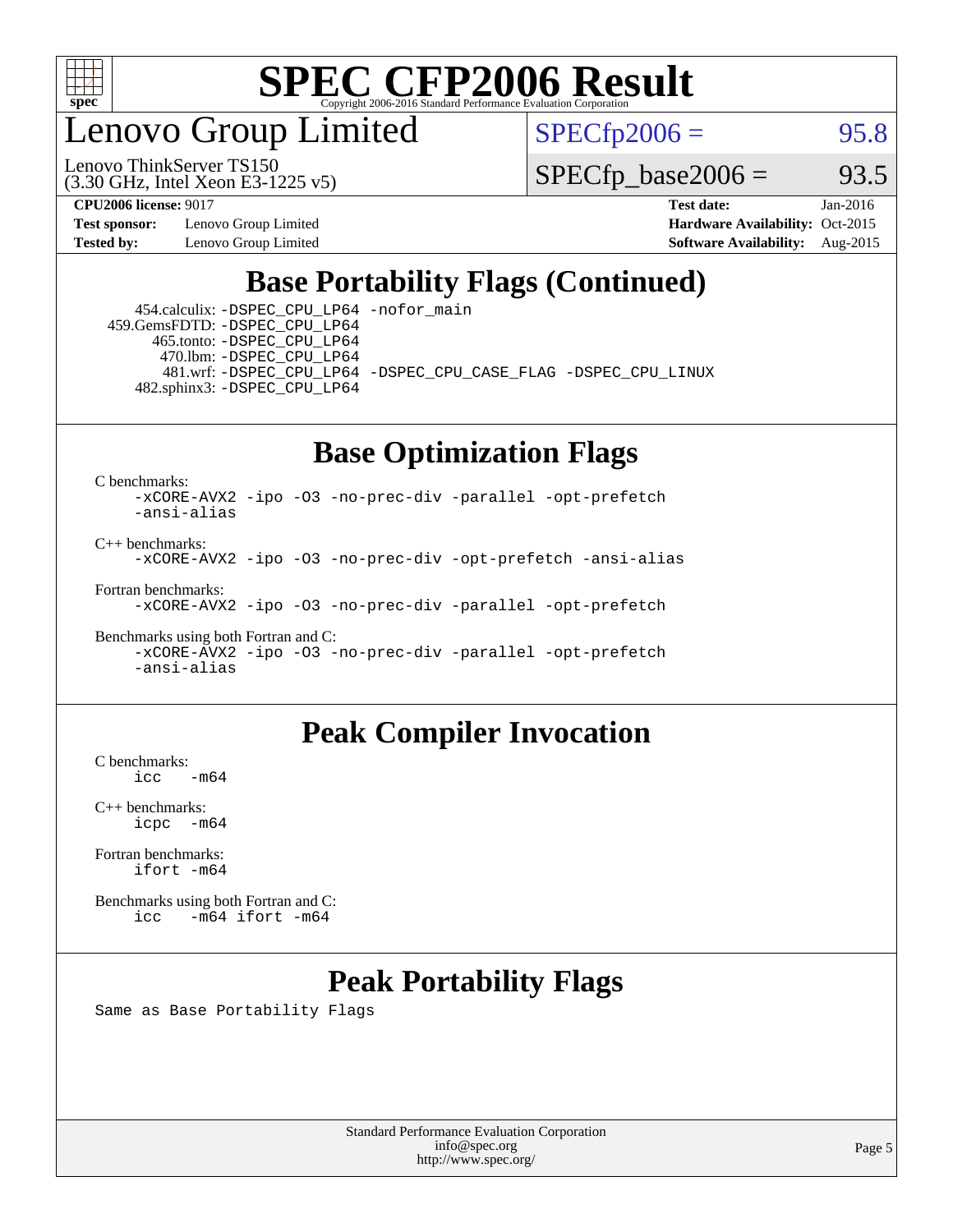

## enovo Group Limited

 $SPECTp2006 =$  95.8

(3.30 GHz, Intel Xeon E3-1225 v5) Lenovo ThinkServer TS150

 $SPECTp\_base2006 = 93.5$ 

**[Test sponsor:](http://www.spec.org/auto/cpu2006/Docs/result-fields.html#Testsponsor)** Lenovo Group Limited **[Hardware Availability:](http://www.spec.org/auto/cpu2006/Docs/result-fields.html#HardwareAvailability)** Oct-2015

**[CPU2006 license:](http://www.spec.org/auto/cpu2006/Docs/result-fields.html#CPU2006license)** 9017 **[Test date:](http://www.spec.org/auto/cpu2006/Docs/result-fields.html#Testdate)** Jan-2016 **[Tested by:](http://www.spec.org/auto/cpu2006/Docs/result-fields.html#Testedby)** Lenovo Group Limited **[Software Availability:](http://www.spec.org/auto/cpu2006/Docs/result-fields.html#SoftwareAvailability)** Aug-2015

## **[Peak Optimization Flags](http://www.spec.org/auto/cpu2006/Docs/result-fields.html#PeakOptimizationFlags)**

[C benchmarks](http://www.spec.org/auto/cpu2006/Docs/result-fields.html#Cbenchmarks):

433.milc: basepeak = yes

 $470.$ lbm: basepeak = yes

 $482$ .sphinx3: basepeak = yes

[C++ benchmarks:](http://www.spec.org/auto/cpu2006/Docs/result-fields.html#CXXbenchmarks)

 444.namd: [-xCORE-AVX2](http://www.spec.org/cpu2006/results/res2016q1/cpu2006-20160125-38869.flags.html#user_peakPASS2_CXXFLAGSPASS2_LDFLAGS444_namd_f-xAVX2_5f5fc0cbe2c9f62c816d3e45806c70d7)(pass 2) [-prof-gen:threadsafe](http://www.spec.org/cpu2006/results/res2016q1/cpu2006-20160125-38869.flags.html#user_peakPASS1_CXXFLAGSPASS1_LDFLAGS444_namd_prof_gen_21a26eb79f378b550acd7bec9fe4467a)(pass 1) [-ipo](http://www.spec.org/cpu2006/results/res2016q1/cpu2006-20160125-38869.flags.html#user_peakPASS2_CXXFLAGSPASS2_LDFLAGS444_namd_f-ipo)(pass 2) [-O3](http://www.spec.org/cpu2006/results/res2016q1/cpu2006-20160125-38869.flags.html#user_peakPASS2_CXXFLAGSPASS2_LDFLAGS444_namd_f-O3)(pass 2) [-no-prec-div](http://www.spec.org/cpu2006/results/res2016q1/cpu2006-20160125-38869.flags.html#user_peakPASS2_CXXFLAGSPASS2_LDFLAGS444_namd_f-no-prec-div)(pass 2) [-par-num-threads=1](http://www.spec.org/cpu2006/results/res2016q1/cpu2006-20160125-38869.flags.html#user_peakPASS1_CXXFLAGSPASS1_LDFLAGS444_namd_par_num_threads_786a6ff141b4e9e90432e998842df6c2)(pass 1) [-prof-use](http://www.spec.org/cpu2006/results/res2016q1/cpu2006-20160125-38869.flags.html#user_peakPASS2_CXXFLAGSPASS2_LDFLAGS444_namd_prof_use_bccf7792157ff70d64e32fe3e1250b55)(pass 2) [-fno-alias](http://www.spec.org/cpu2006/results/res2016q1/cpu2006-20160125-38869.flags.html#user_peakCXXOPTIMIZEOPTIMIZE444_namd_f-no-alias_694e77f6c5a51e658e82ccff53a9e63a) [-auto-ilp32](http://www.spec.org/cpu2006/results/res2016q1/cpu2006-20160125-38869.flags.html#user_peakCXXOPTIMIZE444_namd_f-auto-ilp32)

447.dealII: basepeak = yes

450.soplex: basepeak = yes

```
 453.povray: -xCORE-AVX2(pass 2) -prof-gen:threadsafe(pass 1)
          -ipo(pass 2) -O3(pass 2) -no-prec-div(pass 2)
          -par-num-threads=1(pass 1) -prof-use(pass 2) -unroll4
          -ansi-alias
```
[Fortran benchmarks](http://www.spec.org/auto/cpu2006/Docs/result-fields.html#Fortranbenchmarks):

 $410.bwaves: basepeak = yes$  416.gamess: [-xCORE-AVX2](http://www.spec.org/cpu2006/results/res2016q1/cpu2006-20160125-38869.flags.html#user_peakPASS2_FFLAGSPASS2_LDFLAGS416_gamess_f-xAVX2_5f5fc0cbe2c9f62c816d3e45806c70d7)(pass 2) [-prof-gen:threadsafe](http://www.spec.org/cpu2006/results/res2016q1/cpu2006-20160125-38869.flags.html#user_peakPASS1_FFLAGSPASS1_LDFLAGS416_gamess_prof_gen_21a26eb79f378b550acd7bec9fe4467a)(pass 1)  $-i\text{po}(pass 2) -\text{O3}(pass 2)$  [-no-prec-div](http://www.spec.org/cpu2006/results/res2016q1/cpu2006-20160125-38869.flags.html#user_peakPASS2_FFLAGSPASS2_LDFLAGS416_gamess_f-no-prec-div)(pass 2) [-par-num-threads=1](http://www.spec.org/cpu2006/results/res2016q1/cpu2006-20160125-38869.flags.html#user_peakPASS1_FFLAGSPASS1_LDFLAGS416_gamess_par_num_threads_786a6ff141b4e9e90432e998842df6c2)(pass 1) [-prof-use](http://www.spec.org/cpu2006/results/res2016q1/cpu2006-20160125-38869.flags.html#user_peakPASS2_FFLAGSPASS2_LDFLAGS416_gamess_prof_use_bccf7792157ff70d64e32fe3e1250b55)(pass 2) [-unroll2](http://www.spec.org/cpu2006/results/res2016q1/cpu2006-20160125-38869.flags.html#user_peakOPTIMIZE416_gamess_f-unroll_784dae83bebfb236979b41d2422d7ec2) [-inline-level=0](http://www.spec.org/cpu2006/results/res2016q1/cpu2006-20160125-38869.flags.html#user_peakOPTIMIZE416_gamess_f-inline-level_318d07a09274ad25e8d15dbfaa68ba50) [-scalar-rep-](http://www.spec.org/cpu2006/results/res2016q1/cpu2006-20160125-38869.flags.html#user_peakOPTIMIZE416_gamess_f-disablescalarrep_abbcad04450fb118e4809c81d83c8a1d)

434.zeusmp: basepeak = yes

437.leslie3d: basepeak = yes

 459.GemsFDTD: [-xCORE-AVX2](http://www.spec.org/cpu2006/results/res2016q1/cpu2006-20160125-38869.flags.html#user_peakPASS2_FFLAGSPASS2_LDFLAGS459_GemsFDTD_f-xAVX2_5f5fc0cbe2c9f62c816d3e45806c70d7)(pass 2) [-prof-gen:threadsafe](http://www.spec.org/cpu2006/results/res2016q1/cpu2006-20160125-38869.flags.html#user_peakPASS1_FFLAGSPASS1_LDFLAGS459_GemsFDTD_prof_gen_21a26eb79f378b550acd7bec9fe4467a)(pass 1)  $-i\text{po}(pass 2) -03(pass 2) -no-prec-div(pass 2)$  $-i\text{po}(pass 2) -03(pass 2) -no-prec-div(pass 2)$  $-i\text{po}(pass 2) -03(pass 2) -no-prec-div(pass 2)$ [-par-num-threads=1](http://www.spec.org/cpu2006/results/res2016q1/cpu2006-20160125-38869.flags.html#user_peakPASS1_FFLAGSPASS1_LDFLAGS459_GemsFDTD_par_num_threads_786a6ff141b4e9e90432e998842df6c2)(pass 1) [-prof-use](http://www.spec.org/cpu2006/results/res2016q1/cpu2006-20160125-38869.flags.html#user_peakPASS2_FFLAGSPASS2_LDFLAGS459_GemsFDTD_prof_use_bccf7792157ff70d64e32fe3e1250b55)(pass 2) [-unroll2](http://www.spec.org/cpu2006/results/res2016q1/cpu2006-20160125-38869.flags.html#user_peakOPTIMIZE459_GemsFDTD_f-unroll_784dae83bebfb236979b41d2422d7ec2) [-inline-level=0](http://www.spec.org/cpu2006/results/res2016q1/cpu2006-20160125-38869.flags.html#user_peakOPTIMIZE459_GemsFDTD_f-inline-level_318d07a09274ad25e8d15dbfaa68ba50) [-opt-prefetch](http://www.spec.org/cpu2006/results/res2016q1/cpu2006-20160125-38869.flags.html#user_peakOPTIMIZE459_GemsFDTD_f-opt-prefetch) [-parallel](http://www.spec.org/cpu2006/results/res2016q1/cpu2006-20160125-38869.flags.html#user_peakOPTIMIZE459_GemsFDTD_f-parallel)

 465.tonto: [-xCORE-AVX2](http://www.spec.org/cpu2006/results/res2016q1/cpu2006-20160125-38869.flags.html#user_peakPASS2_FFLAGSPASS2_LDFLAGS465_tonto_f-xAVX2_5f5fc0cbe2c9f62c816d3e45806c70d7)(pass 2) [-prof-gen:threadsafe](http://www.spec.org/cpu2006/results/res2016q1/cpu2006-20160125-38869.flags.html#user_peakPASS1_FFLAGSPASS1_LDFLAGS465_tonto_prof_gen_21a26eb79f378b550acd7bec9fe4467a)(pass 1)  $-i\text{po}(pass 2)$   $-03(pass 2)$   $-no-prec-div(pass 2)$  $-no-prec-div(pass 2)$ [-par-num-threads=1](http://www.spec.org/cpu2006/results/res2016q1/cpu2006-20160125-38869.flags.html#user_peakPASS1_FFLAGSPASS1_LDFLAGS465_tonto_par_num_threads_786a6ff141b4e9e90432e998842df6c2)(pass 1) [-prof-use](http://www.spec.org/cpu2006/results/res2016q1/cpu2006-20160125-38869.flags.html#user_peakPASS2_FFLAGSPASS2_LDFLAGS465_tonto_prof_use_bccf7792157ff70d64e32fe3e1250b55)(pass 2) [-inline-calloc](http://www.spec.org/cpu2006/results/res2016q1/cpu2006-20160125-38869.flags.html#user_peakOPTIMIZE465_tonto_f-inline-calloc) [-opt-malloc-options=3](http://www.spec.org/cpu2006/results/res2016q1/cpu2006-20160125-38869.flags.html#user_peakOPTIMIZE465_tonto_f-opt-malloc-options_13ab9b803cf986b4ee62f0a5998c2238) [-auto](http://www.spec.org/cpu2006/results/res2016q1/cpu2006-20160125-38869.flags.html#user_peakOPTIMIZE465_tonto_f-auto) [-unroll4](http://www.spec.org/cpu2006/results/res2016q1/cpu2006-20160125-38869.flags.html#user_peakOPTIMIZE465_tonto_f-unroll_4e5e4ed65b7fd20bdcd365bec371b81f)

[Benchmarks using both Fortran and C](http://www.spec.org/auto/cpu2006/Docs/result-fields.html#BenchmarksusingbothFortranandC):

Continued on next page